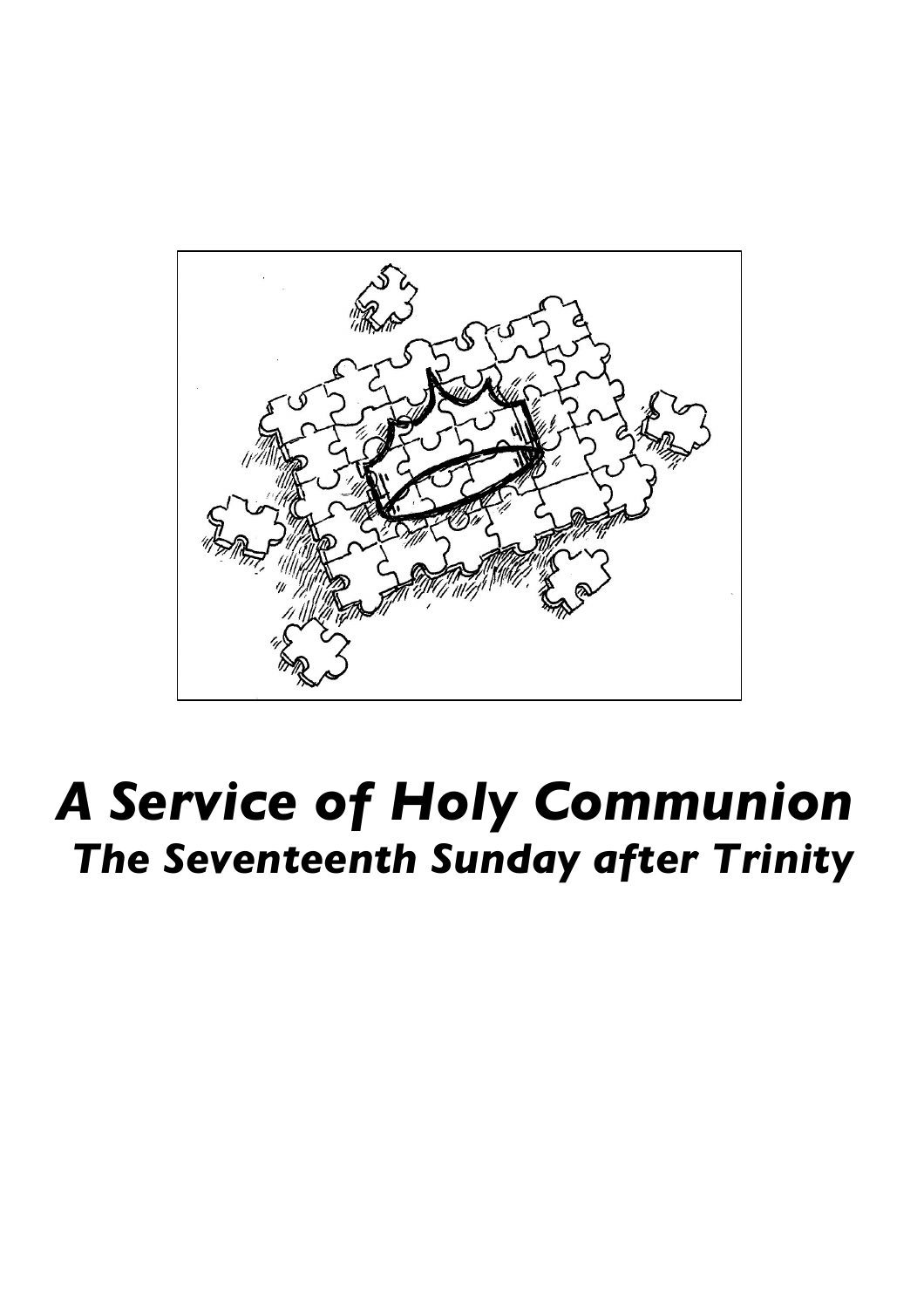**Welcome to St James,** the parish Church of Bulkington. Thank you for joining us today whether you are in the building or worshipping from home. We are very glad to be with you.

**Holy Communion (or the Eucharist)** is the central act of Christian worship. Through our community celebration of the Eucharist, we tell the story of God with his people throughout history, and proclaim that this God, revealed to us in Jesus Christ, is real among us.

**This service is being livestreamed** so that as many as would like to can be part of our worship.

**As restrictions change**, we want to ensure that we have the safest possible experience of being with each other for our worship. These changes will be under constant review. We ask that you care for yourself and others by:

- Wearing a face covering, unless exempt from doing so.
- Be mindful of those who wish to maintain distance from others
- Using hand sanitiser provided
- Follow the directions of the ministers and stewards
- Continue giving your name for contact tracing

## **Please give generously to support St James.** You can

- -
- Join the Parish Giving Scheme (please speak to Rev Charles about this)
- Online at https://tinyurl.com/y506gncq (the QR code will take you to this page)
- Make an electronic donation via bank transfer or standing order.
- Place a cash donation (white or brown envelope) in the plate on the way into or out of Church.

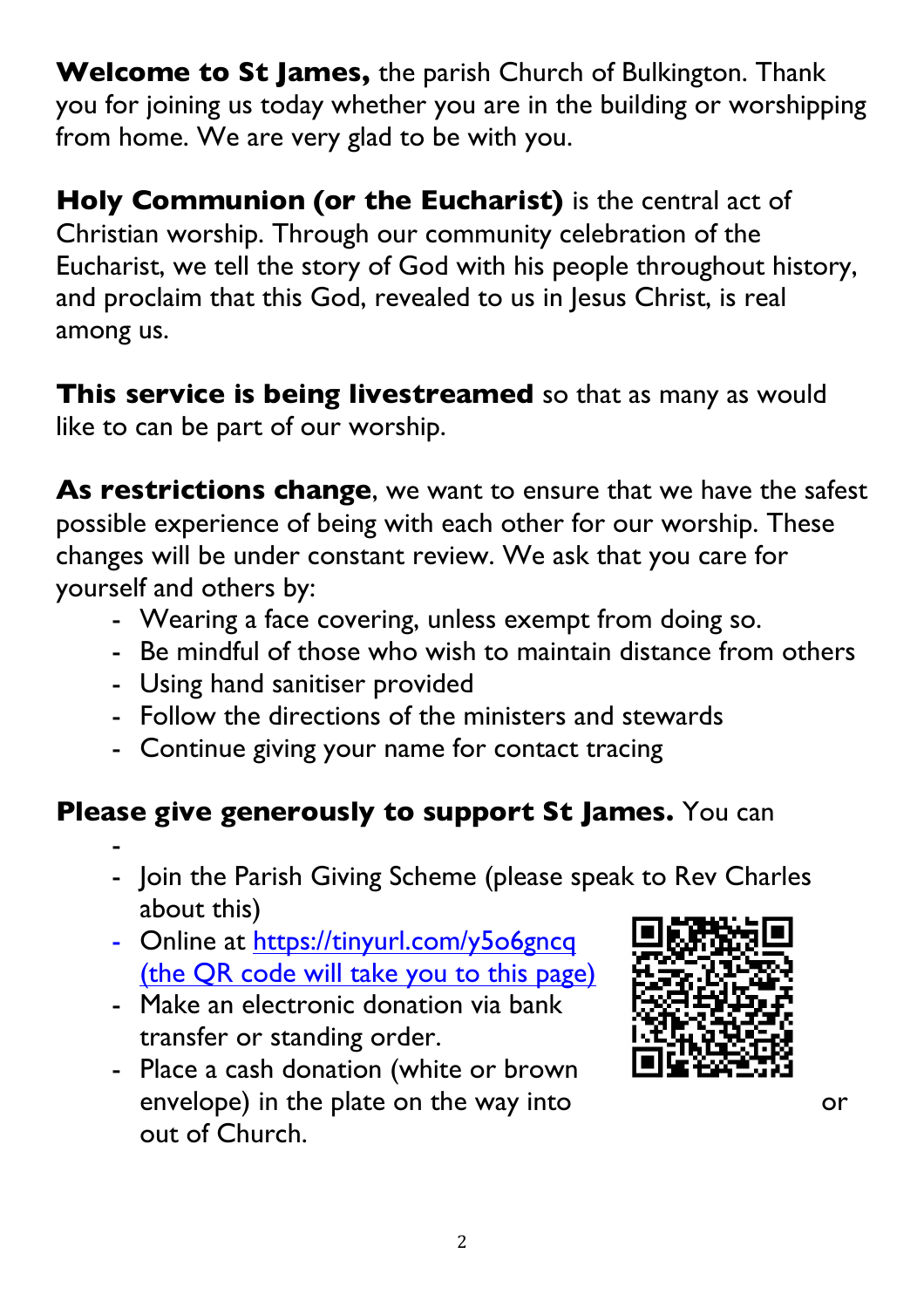# *The Gathering*

*As the organ plays, stewards will show us to our seats and we are welcomed to the service:*

In the name of the Father, and of the Son, and of the Holy Spirit. *All:* **Amen.**

## **The Greeting**

The Lord be with you *All:* **and also with you.**

#### **Prayer of Preparation**

**Almighty God, to whom all hearts are open, all desires known, and from whom no secrets are hidden: cleanse the thoughts of our hearts by the inspiration of your Holy Spirit, that we may perfectly love you, and worthily magnify your holy name; through Christ our Lord. Amen.**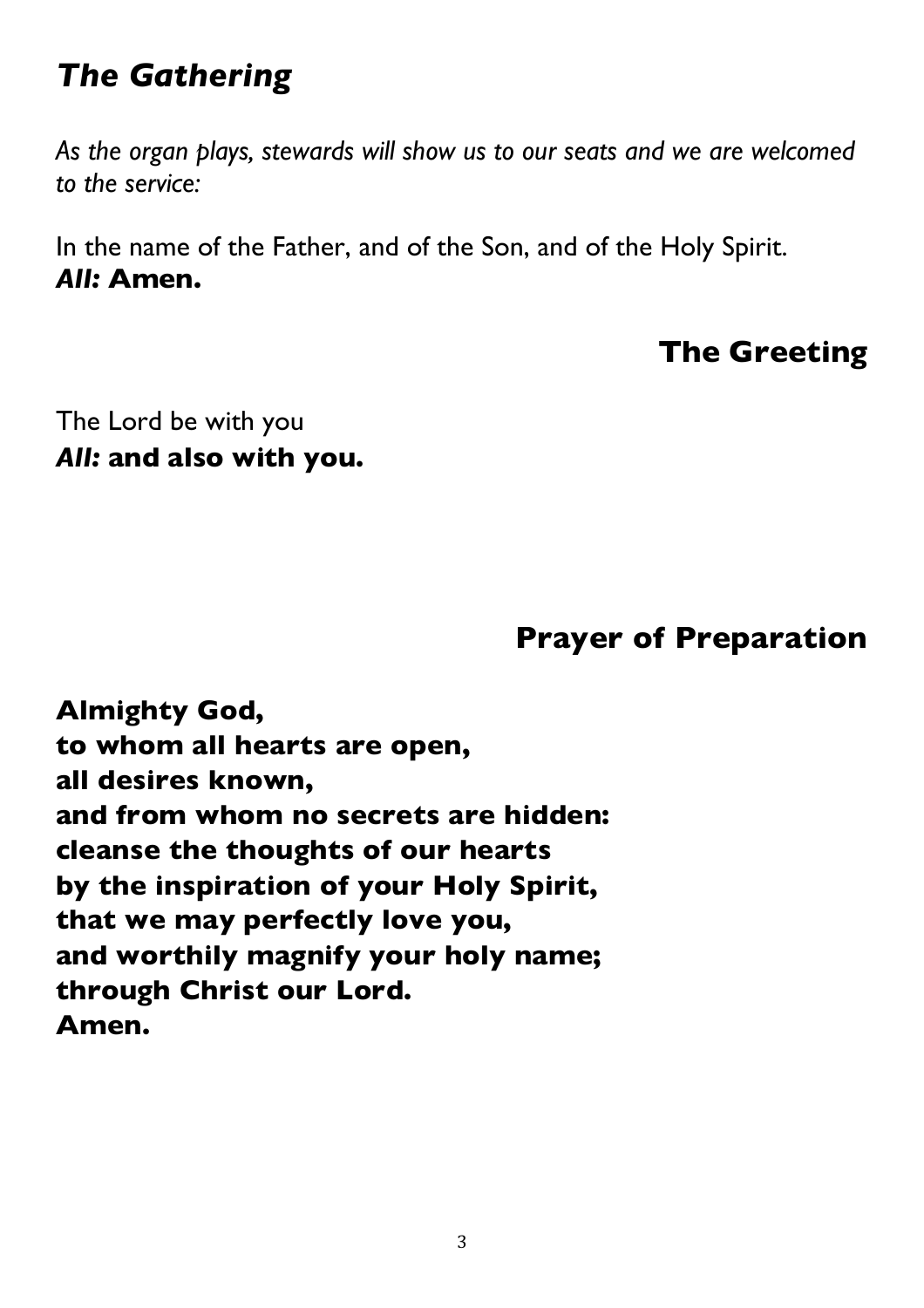## **Confession and Absolution**

We come to God as one from whom no secrets are hidden, to ask for his forgiveness and peace.

**Most merciful God, Father of our Lord Jesus Christ, we confess that we have sinned in thought, word and deed. We have not loved you with our whole heart. We have not loved our neighbours as ourselves. In your mercy forgive what we have been, help us to amend what we are, and direct what we shall be; that we may do justly, love mercy, and walk humbly with you, our God. Amen.**

Almighty God, who forgives all who truly repent, have mercy upon *you*, pardon and deliver *you* from all *your* sins, confirm and strengthen *you* in all goodness, and keep *you* in life eternal; through Jesus Christ our Lord. *All:* **Amen.**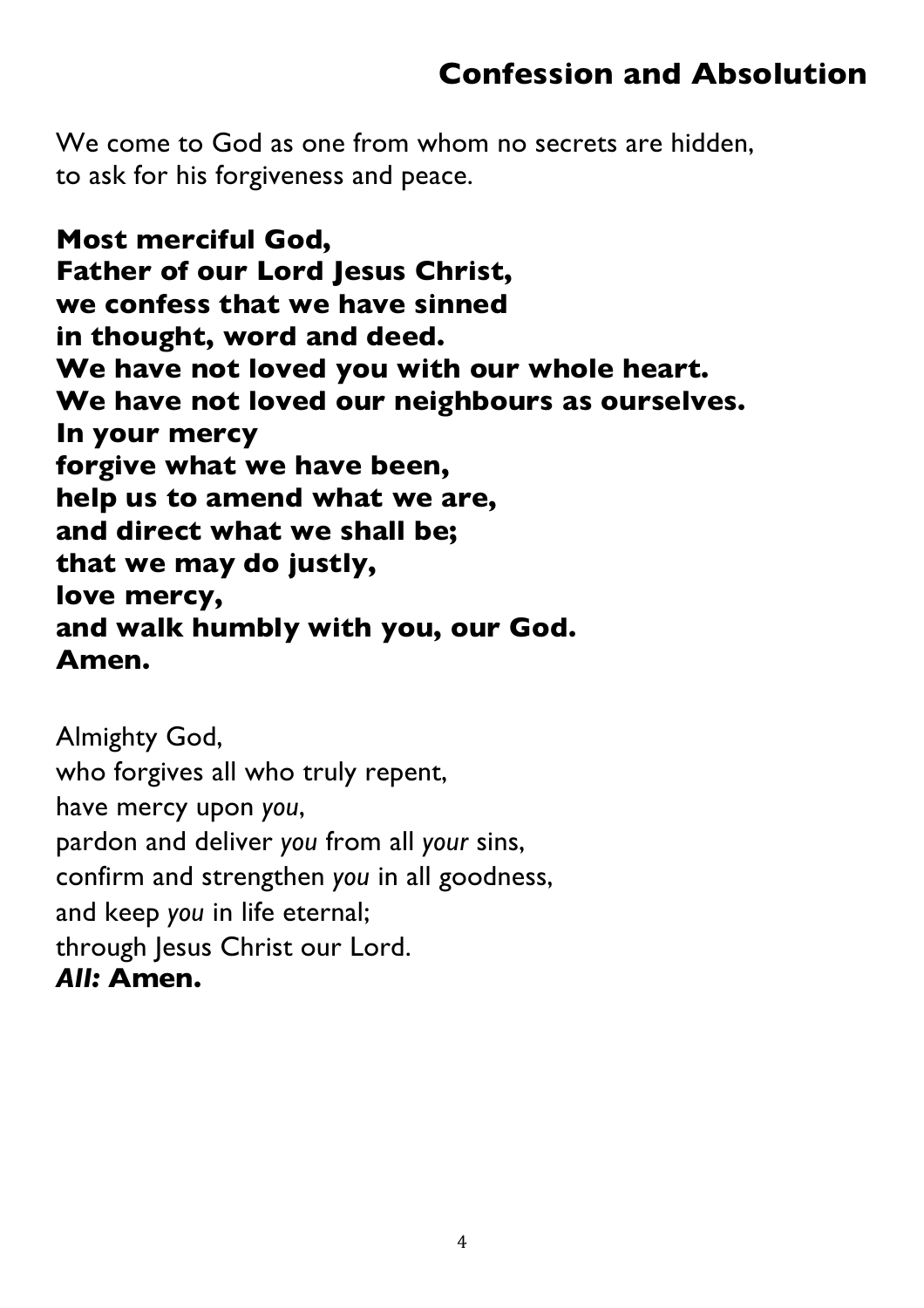## **Gloria in Excelsis**

**Glory to God in the highest, and peace to his people on earth. Lord God, heavenly King, almighty God and Father, we worship you, we give you thanks, we praise you for your glory.**

**Lord Jesus Christ, only Son of the Father, Lord God, Lamb of God, you take away the sin of the world: have mercy on us; you are seated at the right hand of the Father: receive our prayer.**

**For you alone are the Holy One, you alone are the Lord, you alone are the Most High, Jesus Christ, with the Holy Spirit, in the glory of God the Father. Amen.**

#### **The Collect**

*We spend a moment in quiet prayer and then the minister prays:* 

Almighty God, you have made us for yourself, and our hearts are restless till they find their rest in you: pour your love into our hearts and draw us to yourself, and so bring us at last to your heavenly city where we shall see you face to face; through Jesus Christ your Son our Lord, who is alive and reigns with you,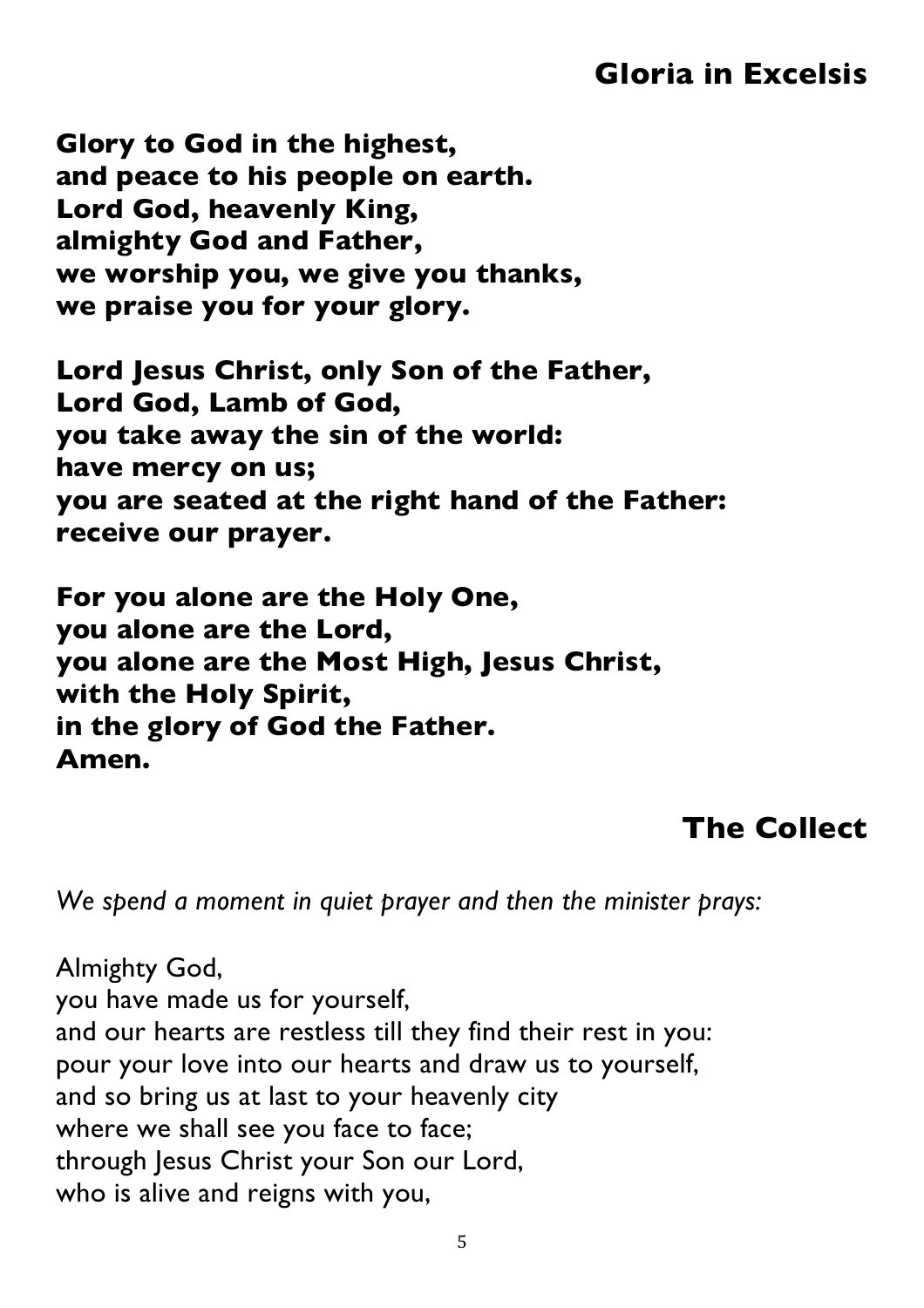in the unity of the Holy Spirit, one God, now and for ever. *All:* **Amen.**

# *The Liturgy of the Word*

## **Esther 7:1-6, 9-10; 9:20-22**

**<sup>1</sup>** So the king and Haman went in to feast with Queen Esther. **<sup>2</sup>** On the second day, as they were drinking wine, the king again said to Esther, 'What is your petition, Queen Esther? It shall be granted you. And what is your request? Even to the half of my kingdom, it shall be fulfilled.' **<sup>3</sup>** Then Queen Esther answered, 'If I have won your favour, O king, and if it pleases the king, let my life be given me—that is my petition—and the lives of my people—that is my request. **<sup>4</sup>** For we have been sold, I and my people, to be destroyed, to be killed, and to be annihilated. If we had been sold merely as slaves, men and women, I would have held my peace; but no enemy can compensate for this damage to the king.' **<sup>5</sup>** Then King Ahasuerus said to Queen Esther, 'Who is he, and where is he, who has presumed to do this?' **<sup>6</sup>** Esther said, 'A foe and enemy, this wicked Haman!' Then Haman was terrified before the king and the queen.

**<sup>9</sup>** Then Harbona, one of the eunuchs in attendance on the king, said, 'Look, the very gallows that Haman has prepared for Mordecai, whose word saved the king, stands at Haman's house, fifty cubits high.' And the king said, 'Hang him on that.' **<sup>10</sup>** So they hanged Haman on the gallows that he had prepared for Mordecai. Then the anger of the king abated.

**<sup>20</sup>** Mordecai recorded these things, and sent letters to all the Jews who were in all the provinces of King Ahasuerus, both near and far, **<sup>21</sup>** enjoining them that they should keep the fourteenth day of the month Adar and also the fifteenth day of the same month, year by year, **<sup>22</sup>** as the days on which the Jews gained relief from their enemies, and as the month that had been turned for them from sorrow into gladness and from mourning into a holiday; that they should make them days of feasting and gladness, days for sending gifts of food to one another and presents to the poor.

This is the word of the Lord

#### *All:* **Thanks be to God.**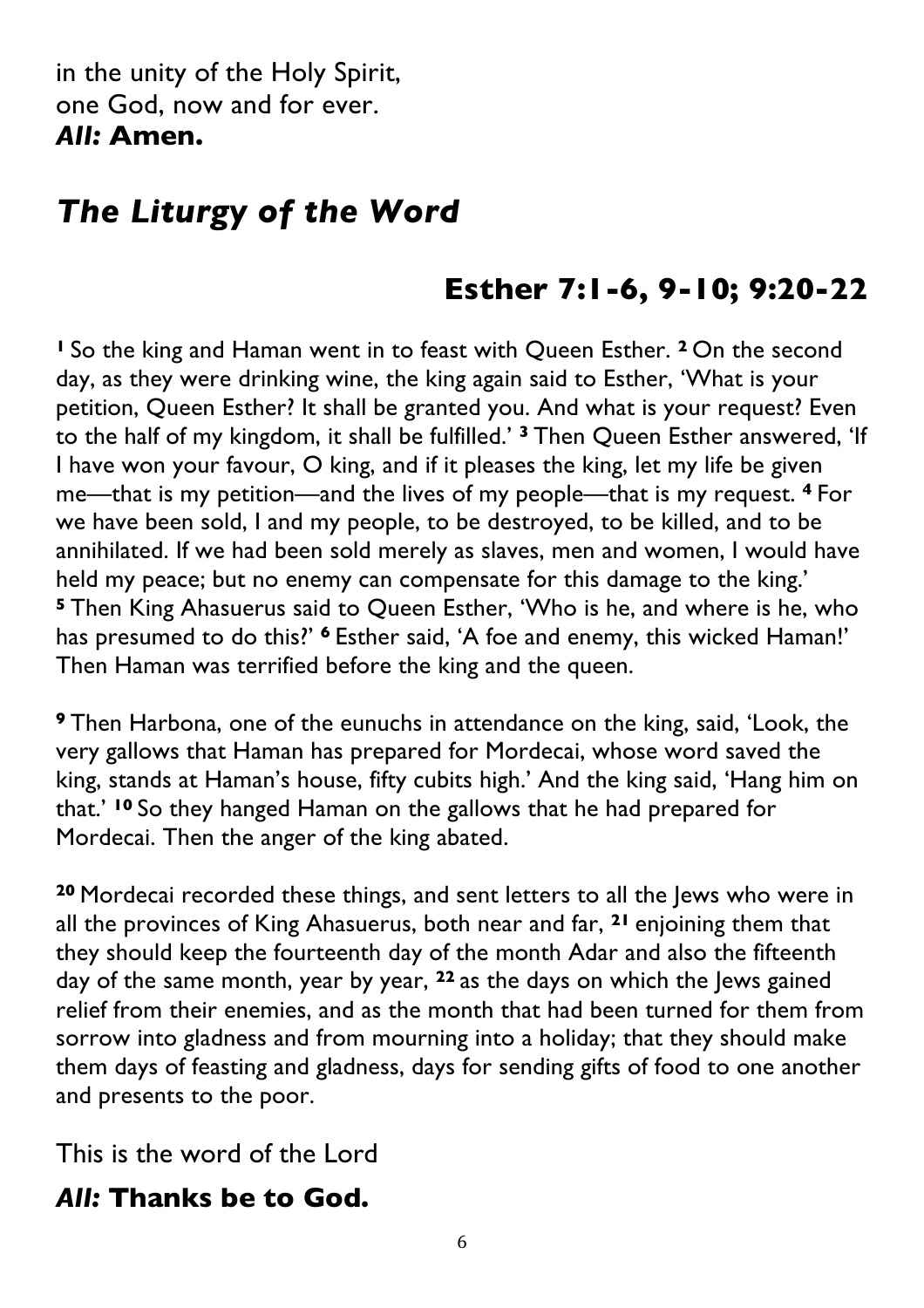## **James 5:13-20**

**<sup>13</sup>** Are any among you suffering? They should pray. Are any cheerful? They should sing songs of praise. **<sup>14</sup>** Are any among you sick? They should call for the elders of the church and have them pray over them, anointing them with oil in the name of the Lord. **<sup>15</sup>** The prayer of faith will save the sick, and the Lord will raise them up; and anyone who has committed sins will be forgiven. **<sup>16</sup>** Therefore confess your sins to one another, and pray for one another, so that you may be healed. The prayer of the righteous is powerful and effective. **<sup>17</sup>** Elijah was a human being like us, and he prayed fervently that it might not rain, and for three years and six months it did not rain on the earth. **<sup>18</sup>** Then he prayed again, and the heaven gave rain and the earth yielded its harvest.

**<sup>19</sup>** My brothers and sisters, if anyone among you wanders from the truth and is brought back by another, **<sup>20</sup>** you should know that whoever brings back a sinner from wandering will save the sinner's soul from death and will cover a multitude of sins.

This is the word of the Lord *All:* **Thanks be to God.**

## **Hymn – Tell out, my soul**

- 1. Tell out, my soul, the greatness of the Lord: unnumbered blessings, give my spirit voice; tender to me the promise of his word; in God my saviour shall my heart rejoice.
- 2. Tell out, my soul, the greatness of his name: make known his might, the deeds his arm has done; his mercy sure, from age to age the same; his holy name, the Lord, the mighty one.
- 3. Tell out, my soul, the greatness of his might: pow'rs and dominions lay their glory by; proud hearts and stubborn wills are put to flight, the hungry fed, the humble lifted high.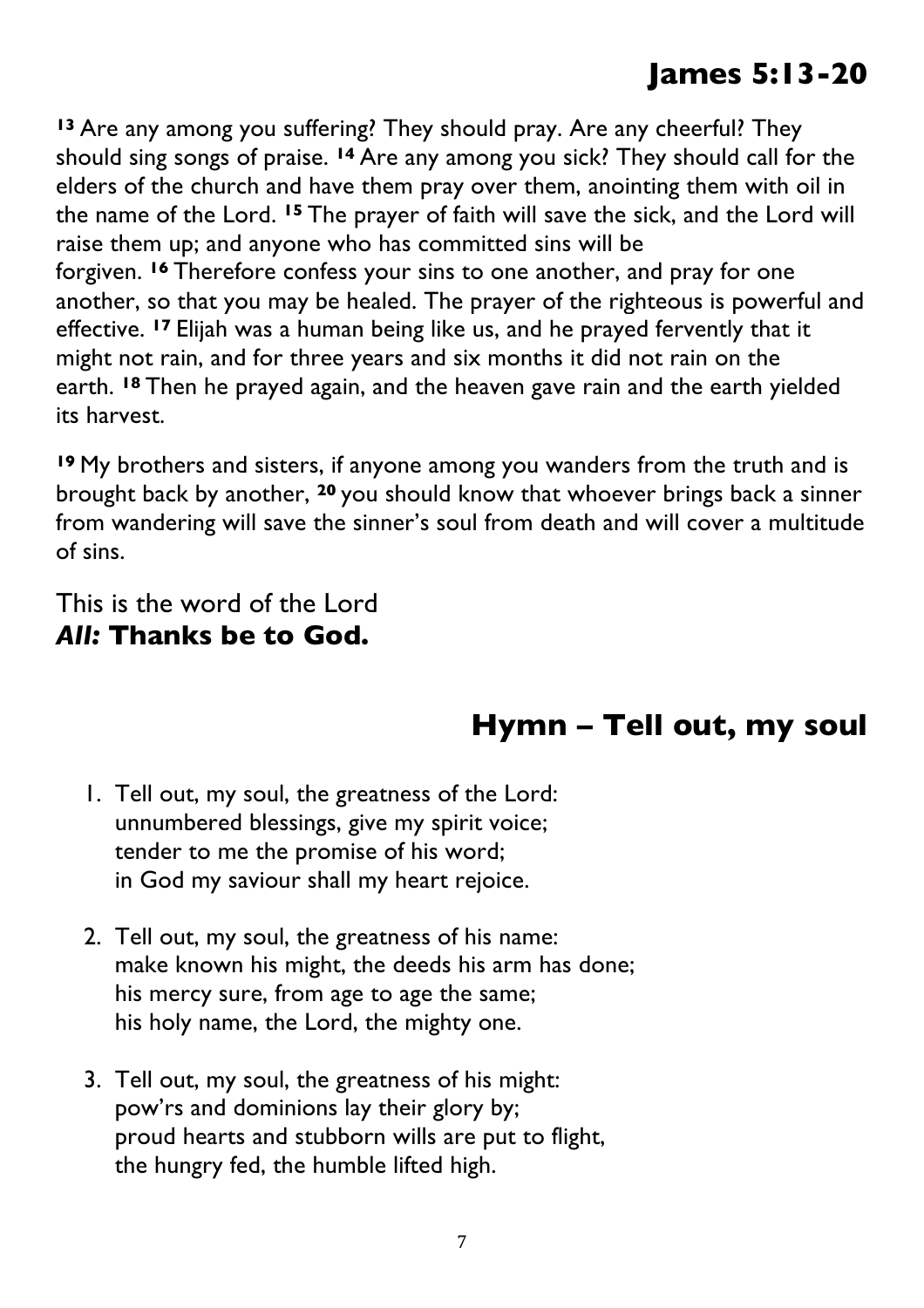4. Tell out, my soul, the glories of his word: firm is his promise, and his mercy sure. Tell out, my soul, the greatness of the Lord to children's children and forevermore.

*Timothy Dudley-Smith (b.1926), based on Luke 1:46-55 © 1961 Timothy Dudley-Smith From 'Enlarged Songs of Praise'. Used my permission.*

# **Gospel Reading – Mark 9:38-50**

*When the Gospel is announced the reader says* Hear the Gospel of our Lord Jesus Christ according to Mark. *All***: Glory to you, O Lord.**

**<sup>38</sup>** John said to him, 'Teacher, we saw someone casting out demons in your name, and we tried to stop him, because he was not following us.' **<sup>39</sup>** But Jesus said, 'Do not stop him; for no one who does a deed of power in my name will be able soon afterwards to speak evil of me. **<sup>40</sup>** Whoever is not against us is for us. **<sup>41</sup>** For truly I tell you, whoever gives you a cup of water to drink because you bear the name of Christ will by no means lose the reward.

**<sup>42</sup>** 'If any of you put a stumbling-block before one of these little ones who believe in me, it would be better for you if a great millstone were hung around your neck and you were thrown into the sea. **<sup>43</sup>** If your hand causes you to stumble, cut it off; it is better for you to enter life maimed than to have two hands and to go to hell, to the unquenchable fire. **<sup>45</sup>** And if your foot causes you to stumble, cut it off; it is better for you to enter life lame than to have two feet and to be thrown into hell. **<sup>47</sup>** And if your eye causes you to stumble, tear it out; it is better for you to enter the kingdom of God with one eye than to have two eyes and to be thrown into hell, **<sup>48</sup>** where their worm never dies, and the fire is never quenched.

**<sup>49</sup>** 'For everyone will be salted with fire. **<sup>50</sup>** Salt is good; but if salt has lost its saltiness, how can you season it? Have salt in yourselves, and be at peace with one another.'

*At the end*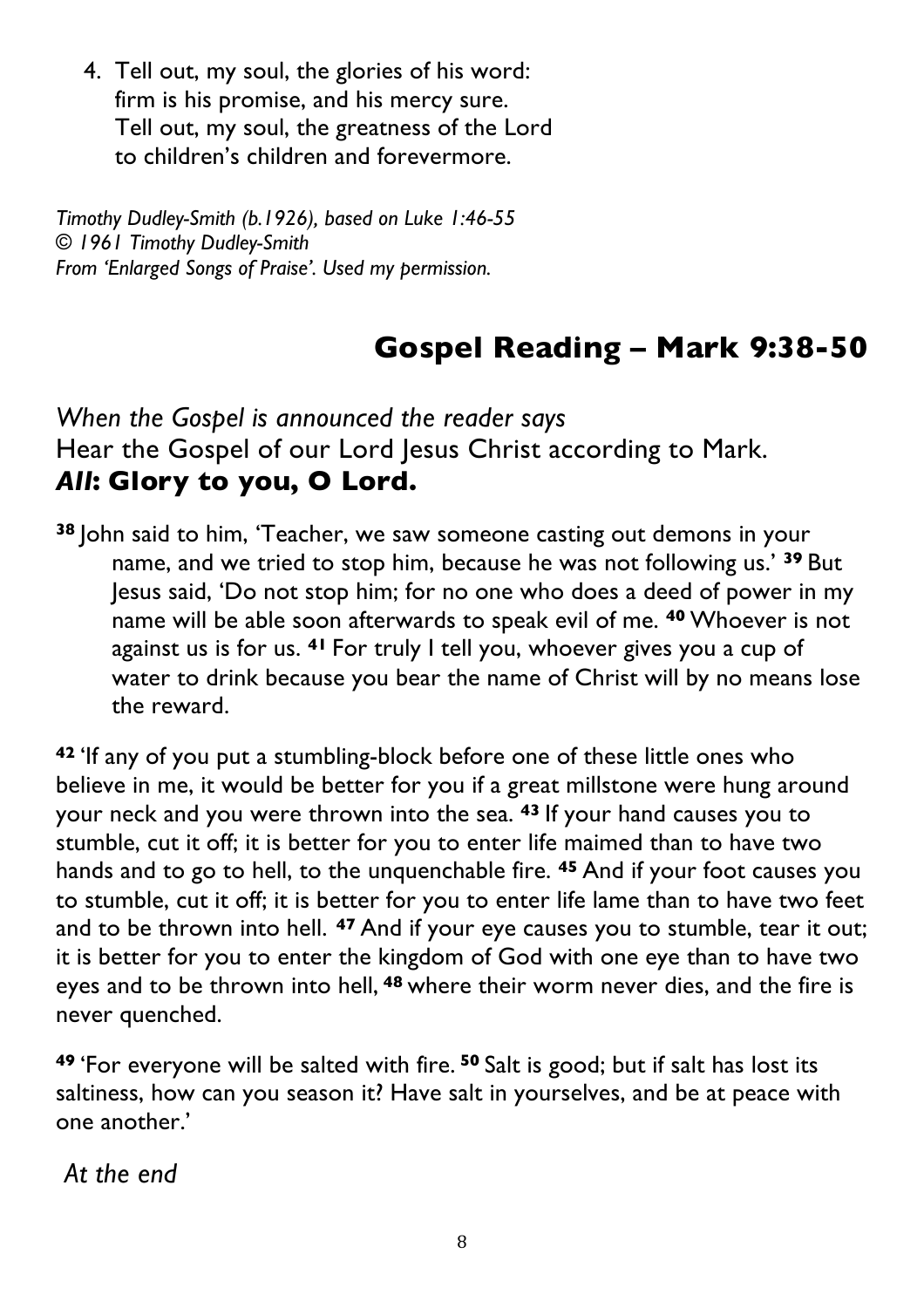This is the Gospel of the Lord.

#### *All***: Praise to you, O Christ.**

**Sermon**

*After the sermon, we share a time of quiet.*

**The Creed**

**We believe in God, the Father almighty, creator of heaven and earth.**

**We believe in Jesus Christ, his only Son, our Lord, who was conceived by the Holy Spirit, born of the Virgin Mary, suffered under Pontius Pilate, was crucified, died, and was buried; he descended to the dead. On the third day he rose again; he ascended into heaven, he is seated at the right hand of the Father, and he will come to judge the living and the dead.**

**We believe in the Holy Spirit, the holy catholic Church, the communion of saints, the forgiveness of sins, the resurrection of the body, and the life everlasting. Amen.**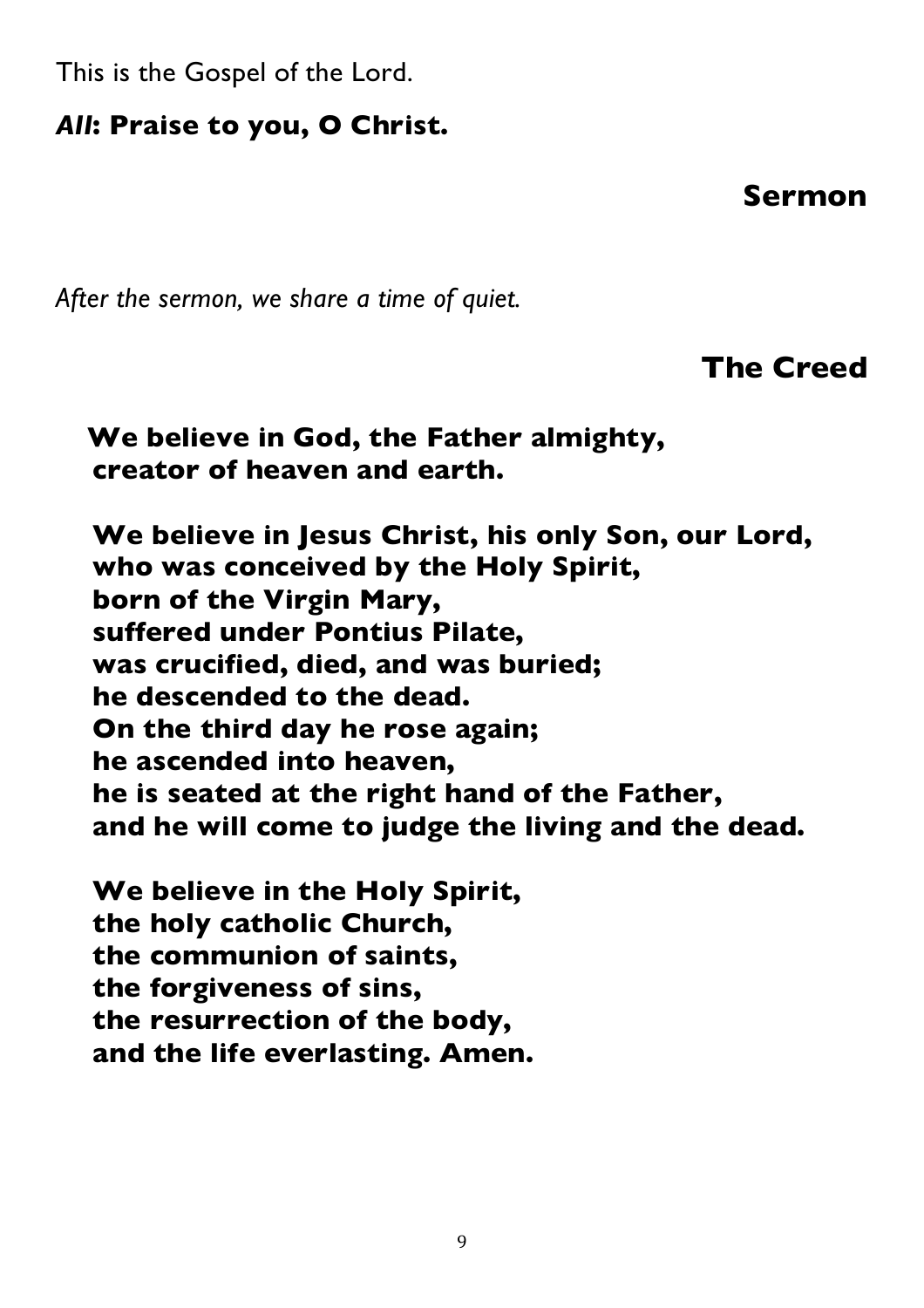### **Prayers of Intercession**

#### Lord, in your mercy *All***: hear our prayer**

*At the end:* Merciful Father, *All:* **accept these prayers for the sake of your Son, our Saviour Jesus Christ. Amen.**

## *The Liturgy of the Sacrament*

#### **The Peace**

Christ is our peace. He has reconciled us to God in one body by the cross. We meet in his name and share his peace.

*cf Ephesians 2.15,16*

The peace of the Lord be always with you **and also with you.**

## **Hymn – All people that on earth do dwell**

- 1 All people that on earth do dwell, sing to the Lord with cheerful voice; him serve with fear his praise forth tell, come ye before him and rejoice.
- 2 The Lord, ye know, is God indeed, without our aid he did us make; we are his folk, he doth us feed and for his sheep he soth us take.
- 3 O enter then his gates with praise, approach with joy his courts unto; praise, laud and bless his name always, for it is seemly so to do.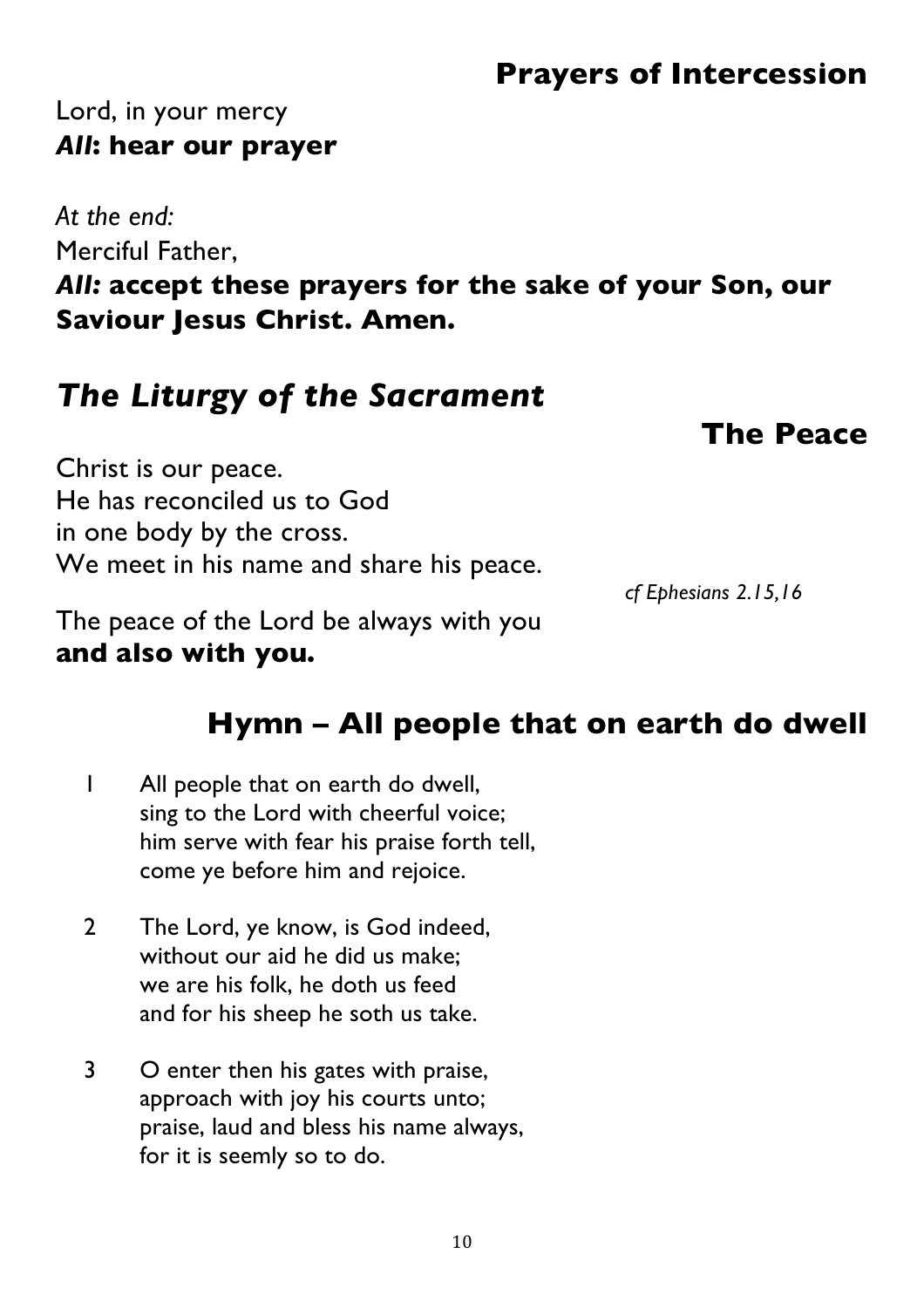- 4 For why? the Lord our God is good: his mercy is forever sure; his truth at all times firmly stood, and shall from age to age endure.
- 5 To Father, Son and Holy Ghost, the God whom heav'n and earth adore, from us and from the angel-host be praise and glory evermore.

*William Kethe (d.1594)*

*There will not be a collection plate passed around today, but please give generously to support St James (details on p.2).*

## **The Eucharistic Prayer**

#### The Lord is here *All:* **His Spirit is with us**

Lift up your hearts *All:* **We lift them to the Lord.**

Let us give thanks to the Lord our God. *All:* **It is right to give thanks and praise.**

Redeeming God, we delight to praise you for the triumphs of your grace and to thank you for the wonders of your love. You created all things to fulfil your longing to be covenant relationship with us.

When that trust was broken, you visited your children in the exile of Babylon and upheld them in a foreign place. Again in Christ you came closer to your people through suffering Than they had been to you in times of plenty.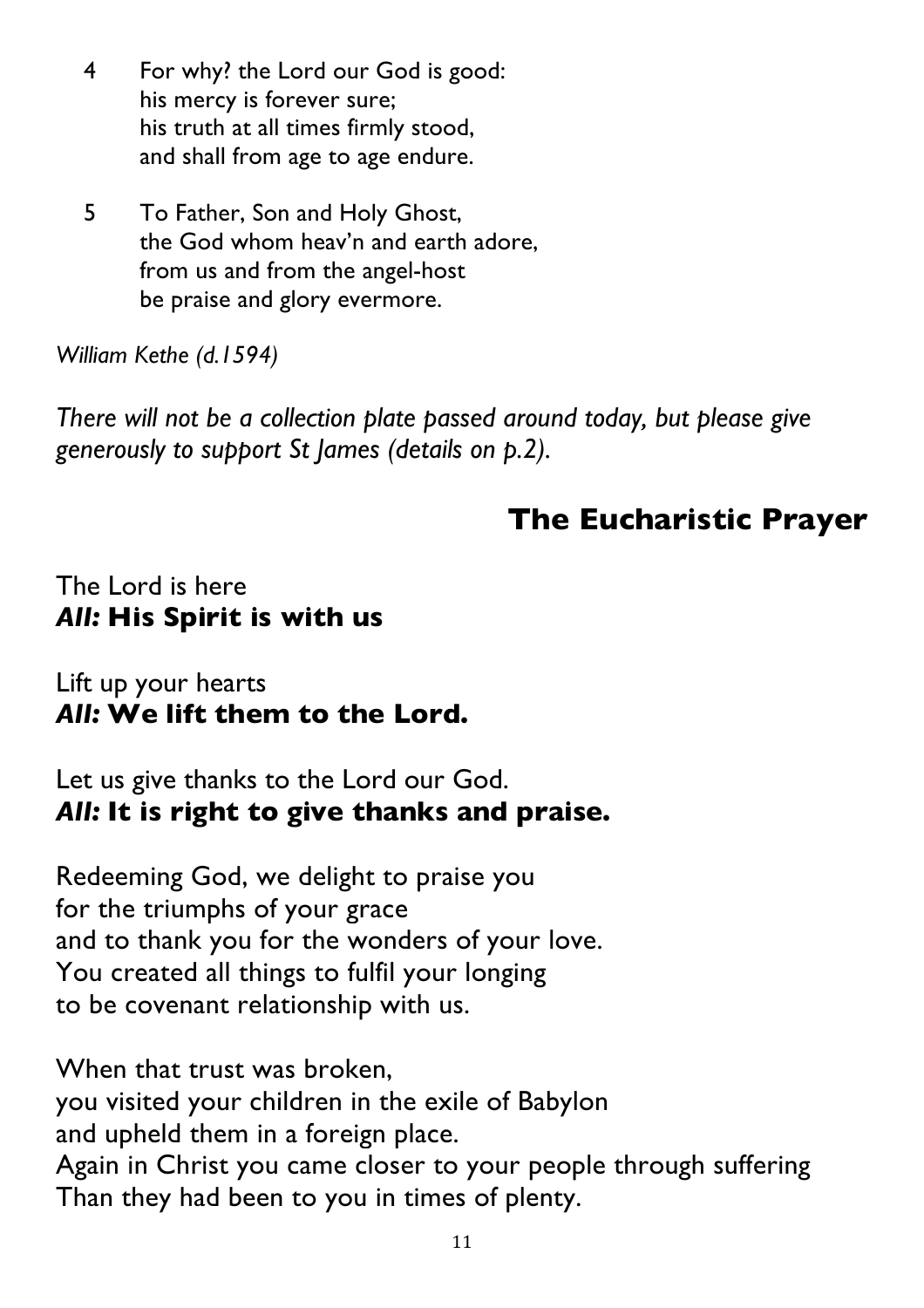Because his resurrection was for us and for our salvation, we call upon your holy name in the hope that never disappoints us: and we celebrate your glory, joining with the host of heaven in the never-ending song.

#### *All:* **Holy, holy, holy Lord, God of power and might, heaven and earth are full of your glory. Hosanna in the highest.**

#### **Blessed is he who comes in the name of the Lord. Hosanna in the highest.**

Renewing God, in Christ you reveal to us the heart of your life and show us how to live the life of your heart. He is the wonder of you, standing before us; and reality of us, standing before you. Send your Holy Spirit upon your children, That they may be shaped by your love and joy and peace.

Bless this bread and wine by the power of that same Spirit that they may be for us the body and blood of our Lord Jesus Christ. Who, at supper with his disciples, took bread, and gave you thanks, broke the bread, and gave it to them, saying, 'Take, eat: this is my body which is given for you; do this in remembrance of me.'

After supper he took the cup. Again he gave you thanks, and gave it to his disciples, saying,

'Drink this, all of you: this is my blood of the new covenant, which is shed for you and for many for the forgiveness of sins. Do this, as often as you drink it, in remembrance of me.'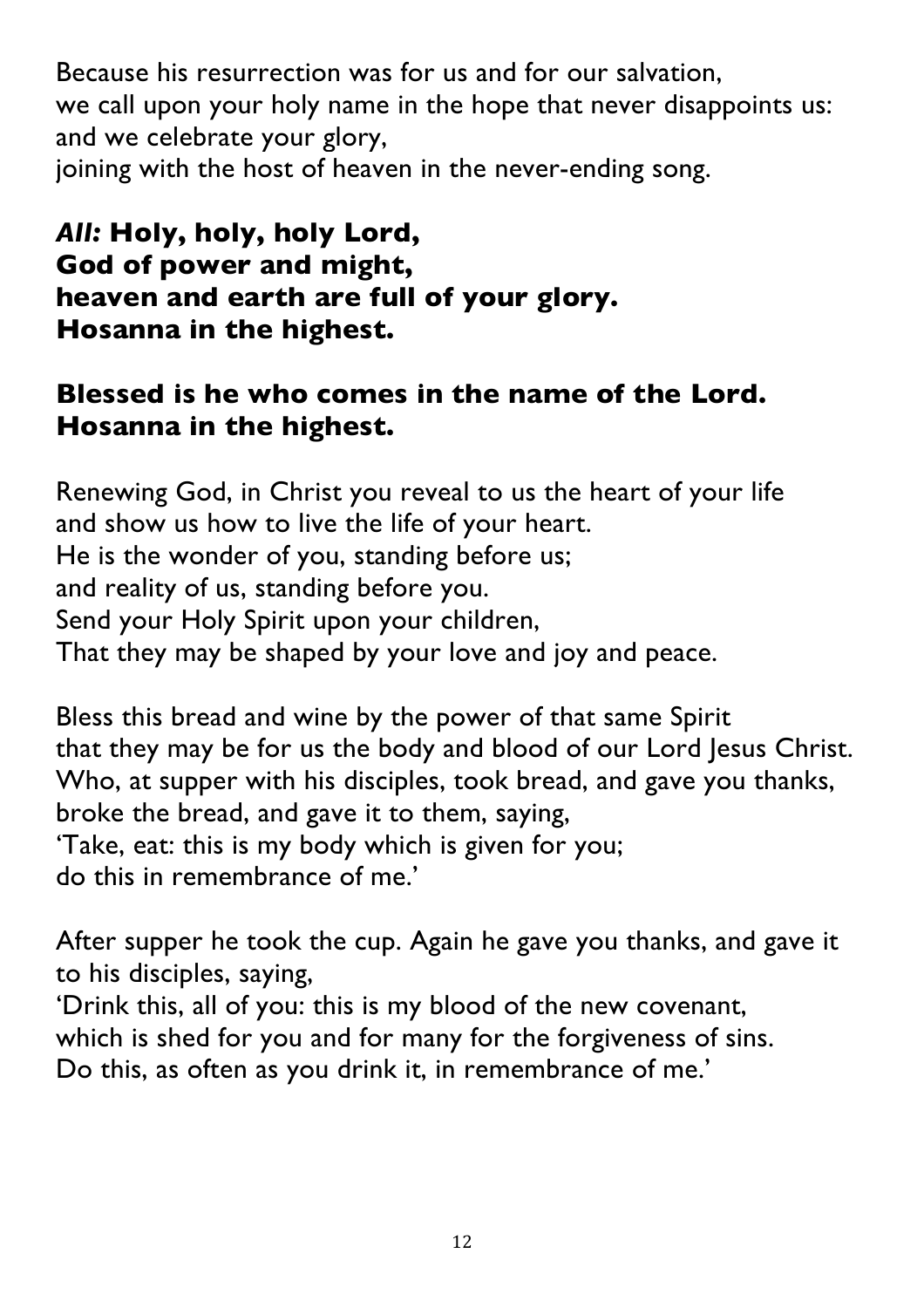#### Great is the mystery of faith: *All:* **Christ has died: Christ is risen: Christ will come again.**

Restoring God, visit today all who are sick: send them companions to abide with them, faithful friends to pray with them, forgiving disciples to be close to them in their suffering and prophets to raise them from sadness and pain.

As your servant Elijah prayed fervently for rain and found his answer in you,

look with mercy on all who live in distress or scarcity or doubt or despair,

and hear the cry of all who have found a stumbling block in those they had cause to trust.

Turn sorrow into dancing and our grief into hope, until your kingdom comes, your will is finally done and you are all in all, God the three in one.

#### *All***: Amen**

## **The Lord's Prayer**

Let us pray with confidence as our Saviour has taught us

**Our Father, who art in heaven, hallowed be thy name; thy kingdom come; thy will be done; on earth as it is in heaven. Give us this day our daily bread. And forgive us our trespasses, as we forgive those who trespass against us.**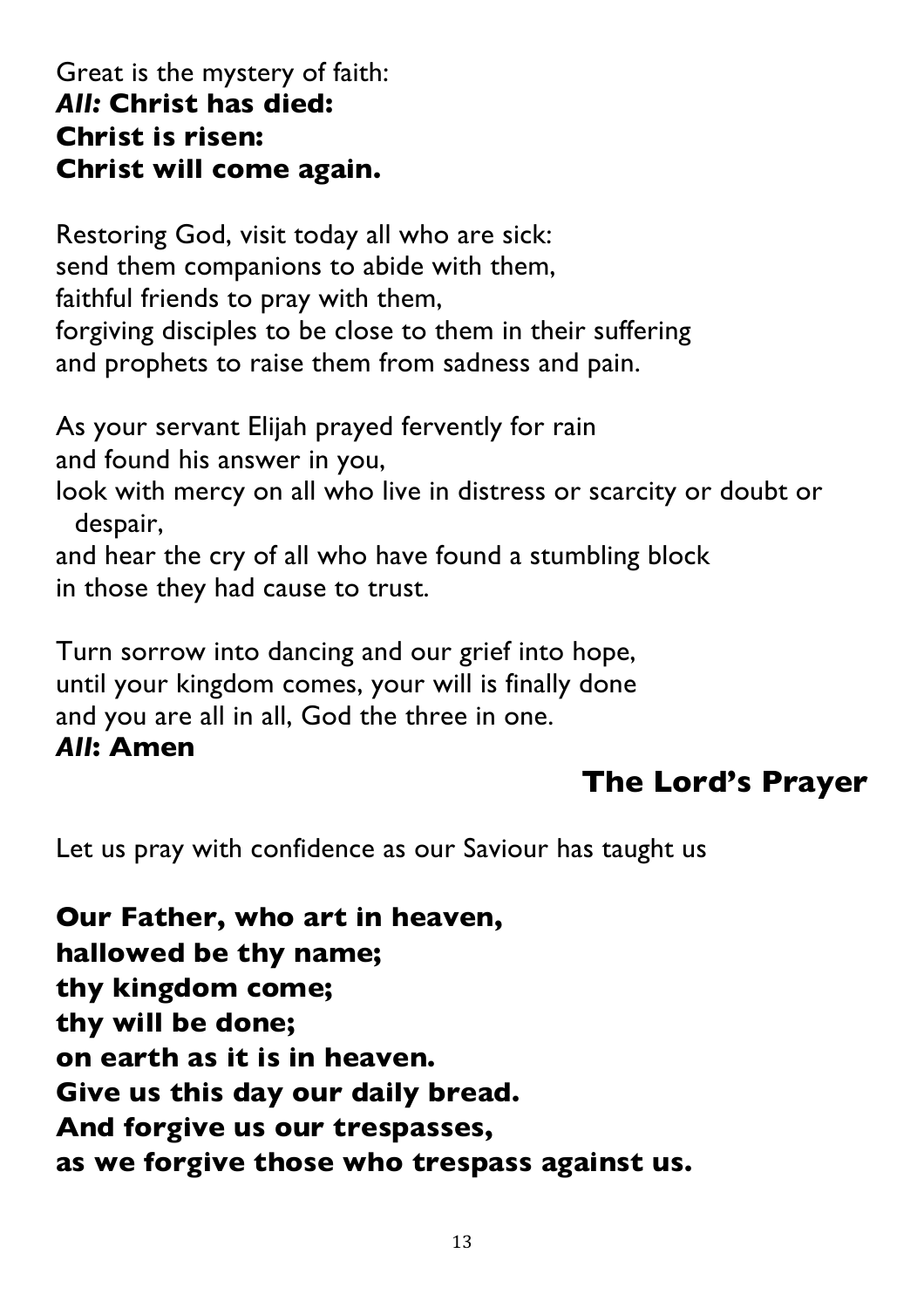**And lead us not into temptation; but deliver us from evil. For thine is the kingdom, the power and the glory, for ever and ever. Amen.**

#### **Breaking of the Bread**

We break this bread to share in the body of Christ.

*All:* **Though we are many, we are one body, because we all share in one bread.**

*All***: Lamb of God, you take away the sin of the world, have mercy on us.**

**Lamb of God, you take away the sin of the world, have mercy on us.**

**Lamb of God, you take away the sin of the world, grant us peace.**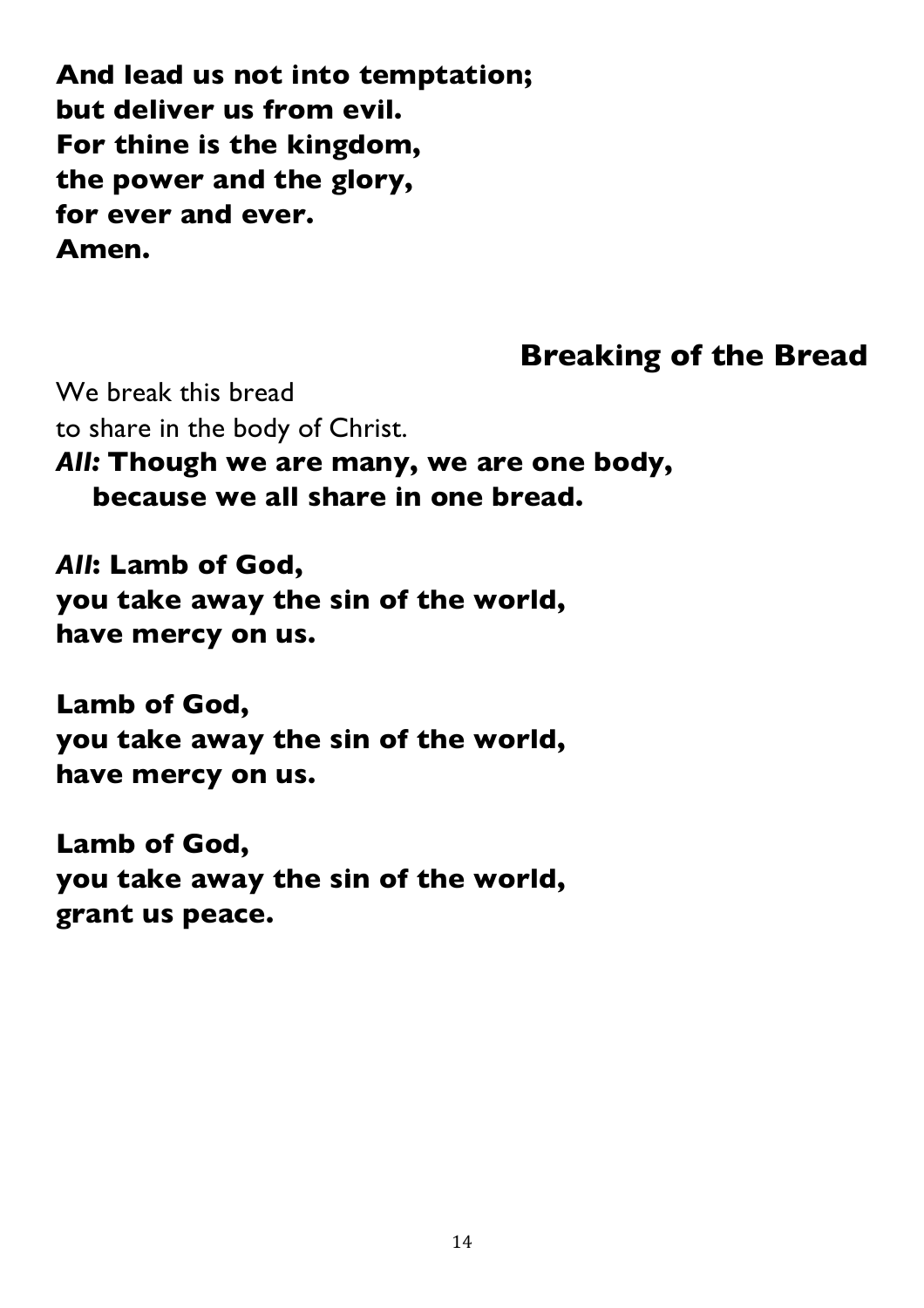## **Giving of Communion**

*We are invited to receive the bread or a blessing*

Come to this table, not because you must but because you may; not because you are strong but because you are weak; not because you have arrived but because you are still on a journey; come because you love the Lord a little and want to love him more. Above all, come because he loves you and gave himself for you.

*If you are joining the service online, you might like to use this prayer:*

## **Prayer of Spiritual Communion**

**Thanks be to you, Lord Jesus Christ, for all the benefits you have given me, for all the pain and insults you have borne for me. Since I cannot now receive you sacramentally, I ask you to come spiritually into my heart. O most merciful redeemer, friend and brother, may I know you more clearly, love you more dearly, and follow you more nearly, day by day. Amen.**

#### **Prayer after Communion**

**Almighty God, we thank you for feeding us with the body and blood of your Son Jesus Christ. Through him we offer you our souls and bodies to be a living sacrifice. Send us out in the power of your Spirit to live and work to your praise and glory. Amen.**